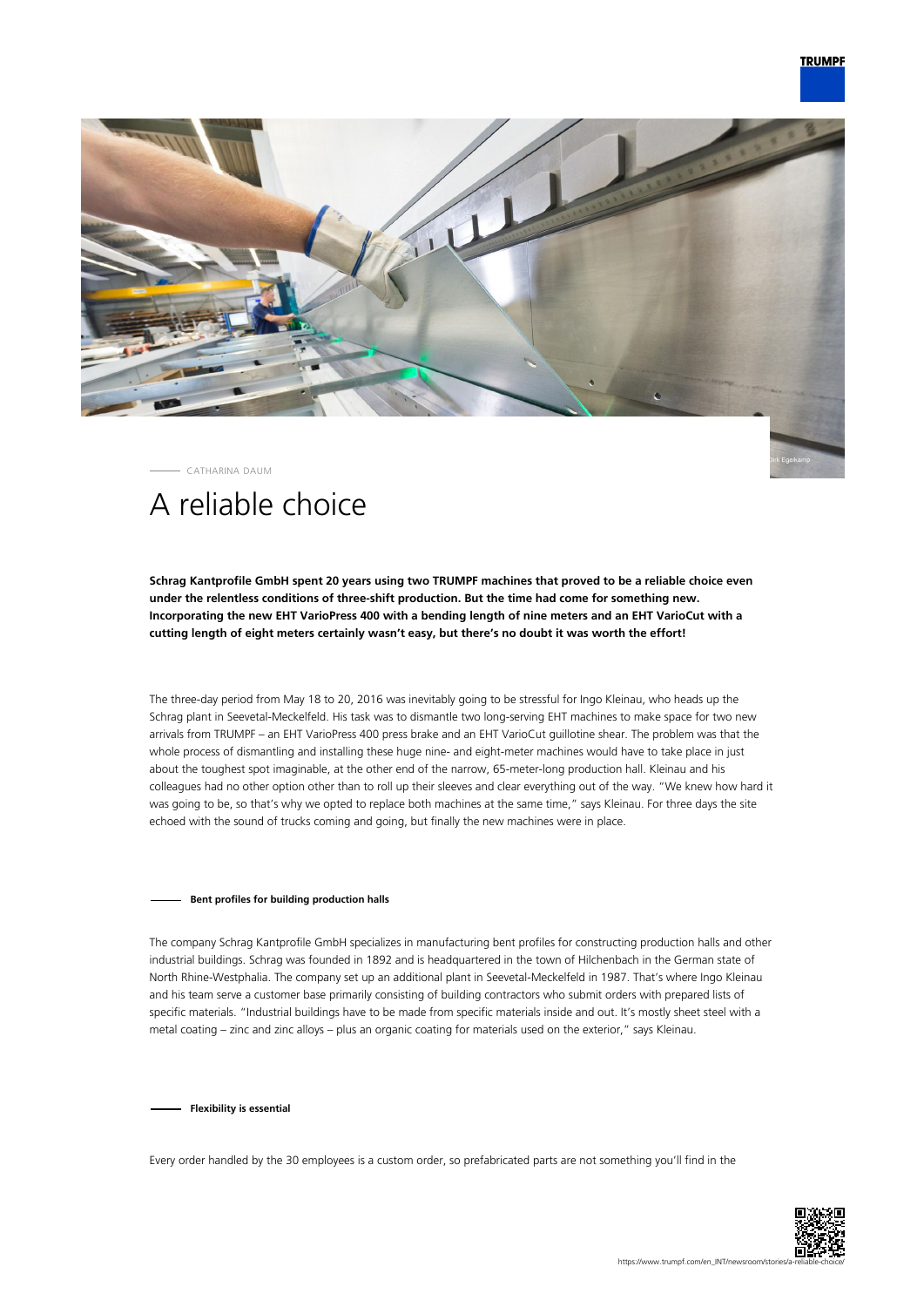

company's warehouse. Order volumes range from a single item up to batches weighing 20 tons. As well as top-quality, most customers also require very short turnaround times. Deadlines of between one and three days are the norm, so maximum flexibility is essential. "The order receipt and job preparation stages have to be really fast," says Kleinau. He recalls, with a smile, that "our managing director was once asked how much free capacity we had at the company. He said today we're doing overtime, tomorrow we have lots of work on our plate, but I don't even know yet what I'll be doing the day after that!"

# **A machine with a bending lenght of nine meters using an eight-meter base – not everyone can do that.**

It makes sense that the machinery the company uses also needs to provide that same degree of flexibility. "The bent profiles we produce are generally eight meters long, but we wanted to give ourselves some leeway," says Kleinau. That's why the new EHT VarioPress 400, which was tailored to Schrag's requirements, has a bending length of nine meters instead of the eight meters offered by its predecessor. "We've worked with our partner EHT – now known as TRUMPF Werkzeugmaschinen Teningen – for a long time, and they managed to give us nine meters while still using an eight-meter base! We were very impressed. Not everyone can do that," says Kleinau.

## **Custom design**

**»**

And that wasn't the only custom feature. The VarioPress 400 at Schrag also has a higher-power motor and an additional Haxis. "We can also bend Z profiles. But when you're dealing with a profile that has already been bent down one way, you need to adjust the support brackets before you can bend it again. You can either do that manually or by having the brackets positioned in a height-adjustable axis at the front. With the latter solution we can simply use the machine's control system to move the brackets down automatically, and that's obviously a major benefit," says Kleinau.



Ingo Kleinau, plant manager at Schrag's Seevetal-Meckelfeld facility, sees the incorporation of EHT into the TRUMPF Group as a positive step. Picture: Dirk Egelkamp



Typical order volumes at Schrag range from a single item up to batches weighing 20 tons. As well as top-quality, most customers also require very short turnaround times. The VarioPress 400 at Schrag has a higher-power motor and an additional height-adjustable axis that allows users to bend Z profiles. Picture: Dirk Egelkamp



The ToolShuttle tool magazine connected to the VarioPress makes jobs easier and faster. The ToolShuttle contains the two bending dies that cover 99 percent of the bending jobs performed at Schrag. Picture: Dirk Egelkamp



The machine's control system has a high-resolution, 17-inch color flat panel display with built-in touchscreen. This enables users to load 2D and 3D programs as well as 3D simulations. "The new control system is a bit like using a smartphone or tablet, so it appeals to our young machine operators," says Ingo Kleinau. Picture: Dirk Egelkamp

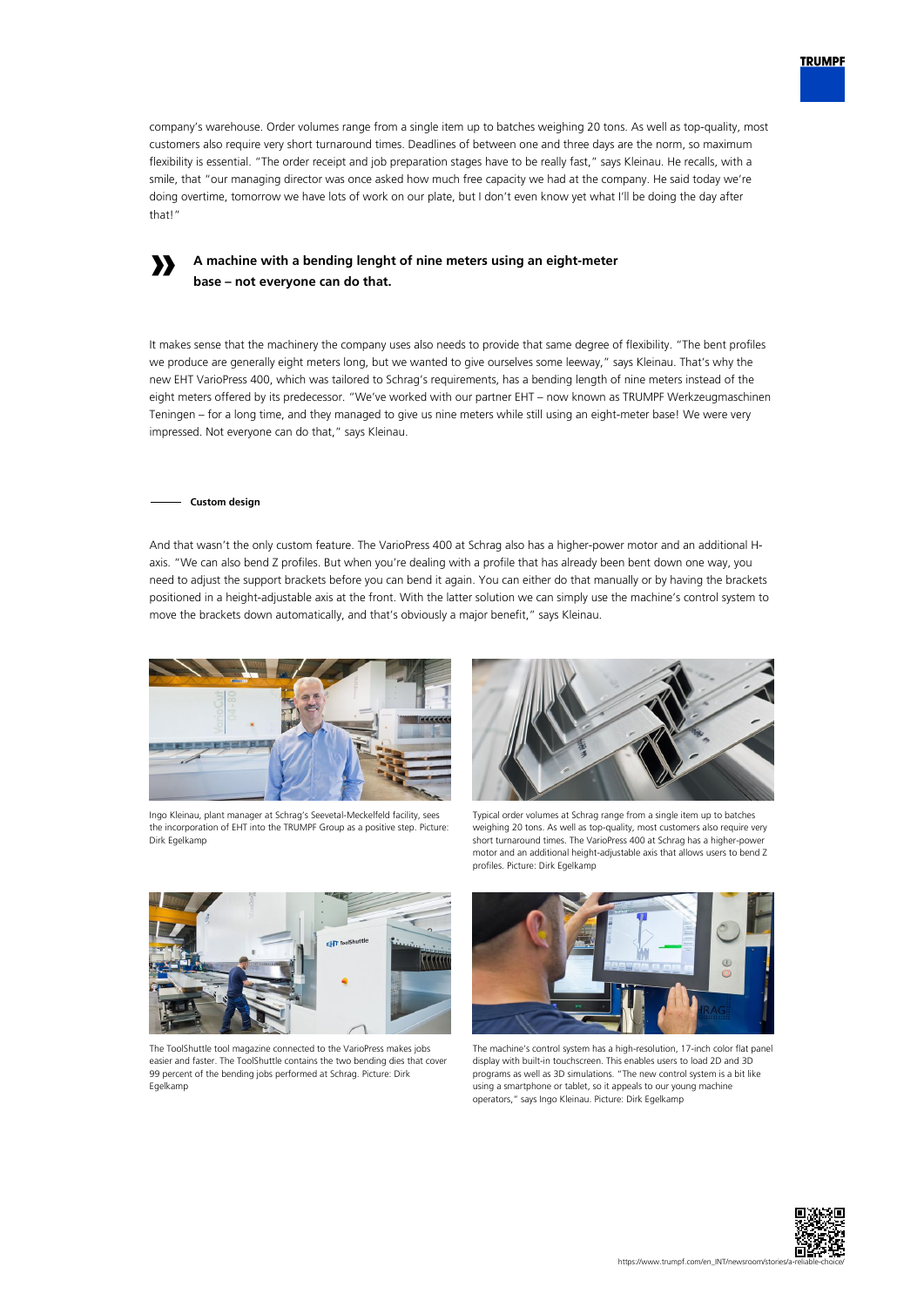



A scrap cutting system connected to the EHT VarioCut slices up scrap into small pieces. Picture: Dirk Egelkamp

Another feature that makes work easier and faster is the tool magazine connected to the VarioPress. The ToolShuttle contains the two bending dies that cover 99 percent of the bending jobs performed at Schrag. As well as the standard folding die, this magazine also provides safe storage of the heavy "housing cover" which can quickly be moved into place. "The ToolShuttle not only makes it faster to switch between tools, but also offers an ergonomic solution for the people who work here," says Kleinau.

### **Impressive specifications**

One new feature the press brake offers is the T8000T control system. With its high-resolution, 17-inch color flat panel display and built-in touchscreen, this system allows machine operators to load 2D and 3D programs as well as 3D simulations. "It's a bit like using a smartphone or tablet, so it appeals to our young machine operators," says Kleinau. The layout and operating concept are very different from the previous control system, however. "It didn't take us long to get the hang of 2D programming. We're still experimenting with 3D programming, but I think all the operators on all three shifts will be familiar with the controls in a few weeks' time," says Kleinau.

One highlight of the 400-ton press brake that everyone appreciates is the flexible tool system. "A key requirement for industrial buildings is that you don't want water on the outer shell to drip onto a cut edge. Otherwise you get corrosion infiltrating the metal," Kleinau explains. That's why Schrag folds the edges over, which requires at least two different lower tool slots. They bend the sheet 45 degrees, fold it, bend it another 45 degrees and fold it again. And even then it still requires another 90-degree bend to produce a corner angle. "It simply wouldn't work without lower tool displacement. That's why it's standard on all our machines," says Kleinau.

#### **Perfectly tailored**

The eight-meter EHT VarioCut 04-80 guillotine shear is the second new arrival at Schrag. It, too, was carefully tailored to the company's requirements. In this case, Kleinau was looking for high precision and gentle material handling. "Most of the sheets we cut are four millimeters thick. Many people would class that as thin sheet metal, but in our case you need guillotine shears which are capable of cutting something a full eight meters long. Even if a sheet is only 0.75 millimeters thick, you still need a really rigid, stable machine design, and TRUMPF's VarioCut fits the bill perfectly."

Treating the materials with care is also crucial. Ball rollers in the support brackets ensure gentle material handling, while a bracket support for extra-long sheets increases the available work area.

#### **Valuable scrap**

One novel feature which TRUMPF implemented specifically for Schrag is a cutting system connected to the EHT VarioCut that slices up scrap into small pieces. The eight-meter strips of scrap metal fall through the scrap chute onto a conveyor belt that transports them to the scrap shear. Once these long strips have been chopped up into more manageable pieces, they are automatically deposited in 1-by-1-meter containers. "That means my team no longer has the hassle of maneuvering long strips of scrap metal across the hall and through the door. And obviously we also get a higher price for shredded scrap than we did for long pieces of scrap," says Kleinau enthusiastically.